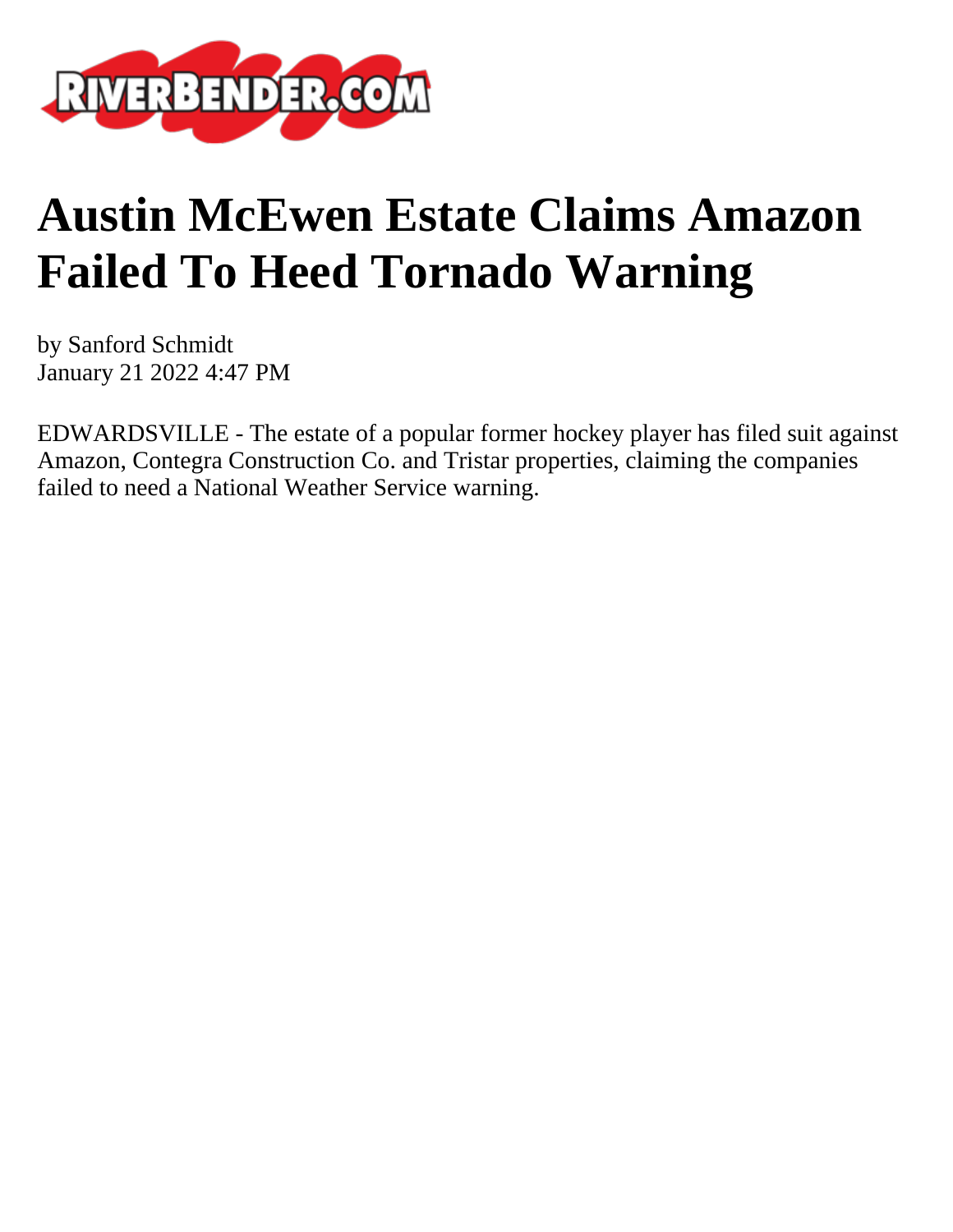

"Take shelter now," the weather service allegedly said at 8:06 p.m. on Dec. 10. The warehouse, known as a "fulfillment center," was destroyed at 8:28 p.m., killing Austin McEwen of Edwardsville and "obliterating" the warehouse, according to the suit.

The suit claims the weather service began issuing weather warnings at 3:44 a.m. on Dec. 9. The warning included thunderstorms and the chance of a tornado.

McEwen was not an Amazon employee, but an independent "delivery service contractor." He was one of six people killed in the storm. Edwardsville is prone to tornadoes and has been the site of eleven of the twisters since 2000, the suit claims.